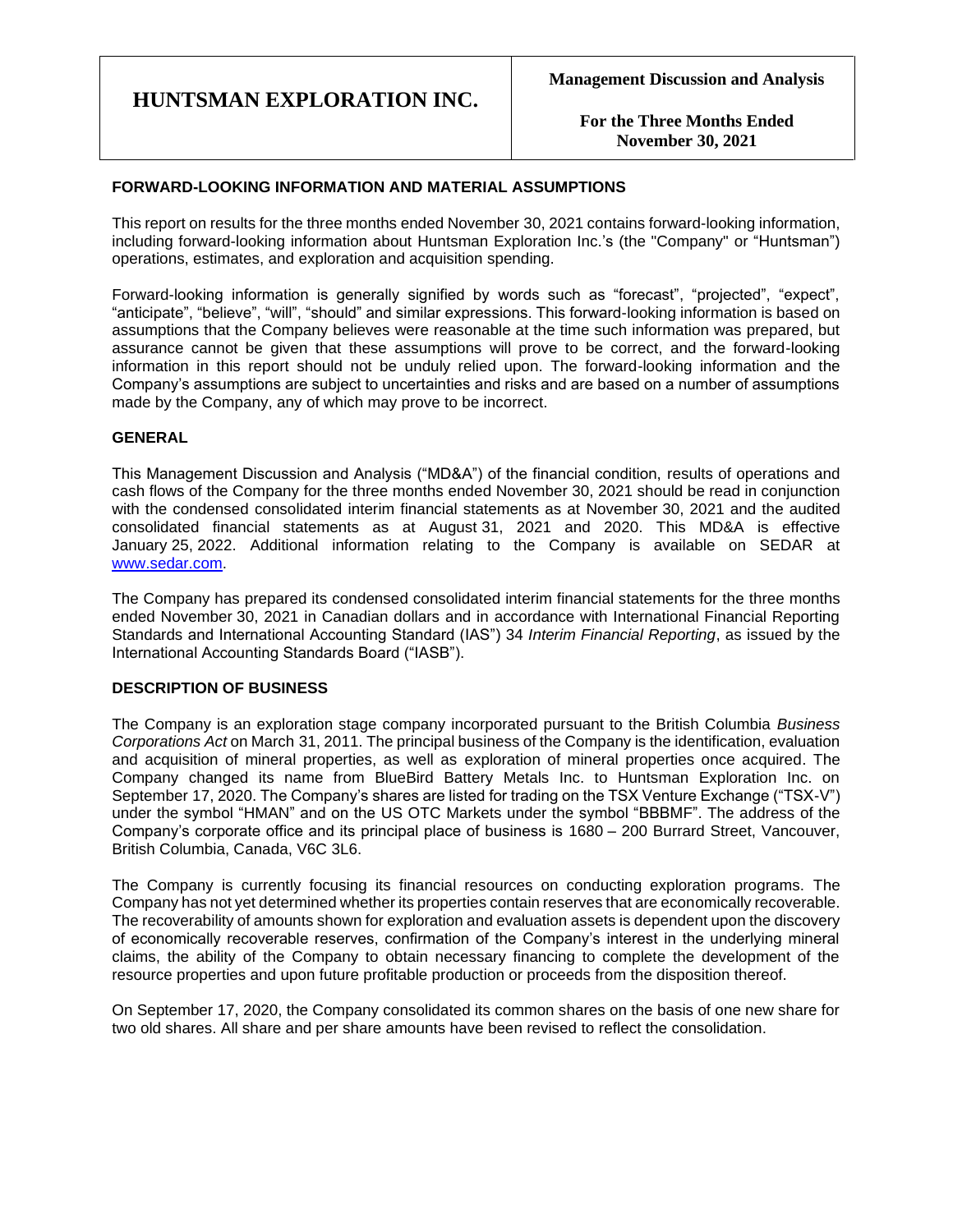**For the Three Months Ended November 30, 2021**

## **EXPLORATION AND EVALUATION ASSETS**

Total costs incurred on exploration and evaluation assets are summarized as follows:

|                                                                                                                        | <b>Baxter Spring</b>                            |    | <b>Flint Property</b>             |    | <b>Canegrass</b><br><b>Property</b>                               |    | <b>Total</b>                                                      |
|------------------------------------------------------------------------------------------------------------------------|-------------------------------------------------|----|-----------------------------------|----|-------------------------------------------------------------------|----|-------------------------------------------------------------------|
| <b>Acquisition Costs</b>                                                                                               |                                                 |    |                                   |    |                                                                   |    |                                                                   |
| Balance, August 31, 2020<br>Acquisition and option payments<br>Claim costs<br>Currency translation difference          | \$<br>34,071<br>4,138,857<br>32,923<br>(3, 588) | \$ | 2,197,130<br>178.502<br>(1,709)   | \$ | 1,680,082                                                         | \$ | 1,714,153<br>6,335,987<br>211,425<br>(5,297)                      |
| Balance, August 31, 2021<br>Claim costs (recovery)<br>Currency translation difference                                  | 4,202,263<br>4,940<br>5,371                     |    | 2,373,923<br>(1,631)<br>4,181     |    | 1,680,082<br>214.064<br>(2, 554)                                  |    | 8,256,268<br>217,373<br>6,998                                     |
| Balance, November 30, 2021                                                                                             | \$<br>4,212,574                                 | \$ | 2,376,473                         | \$ | 1,891,592                                                         | \$ | 8,480,639                                                         |
| <b>Deferred Exploration Expenditures</b>                                                                               |                                                 |    |                                   |    |                                                                   |    |                                                                   |
| Balance, August 31, 2020<br>Camp and other<br>Drilling<br>Geological<br>Geophysical<br>Currency translation difference | \$<br>20,728<br>(64)                            | \$ | $\blacksquare$<br>44,833<br>(245) | \$ | 1,016,677<br>18,588<br>500.584<br>202,581<br>174.905<br>(49, 526) | \$ | 1,016,677<br>18,588<br>500,584<br>268,142<br>174,905<br>(49, 835) |
| Balance, August 31, 2021<br>Geological<br>Currency translation difference                                              | 20,664<br>2,854<br>158                          |    | 44,588<br>2,047<br>603            |    | 1,863,809<br>52,969<br>(22, 942)                                  |    | 1,929,061<br>57,870<br>(22, 181)                                  |
| Balance, November 30, 2021                                                                                             | \$<br>23,676                                    | \$ | 47,238                            | \$ | 1,893,836                                                         | \$ | 1,964,750                                                         |
| <b>Total Exploration and Evaluation Assets</b>                                                                         |                                                 |    |                                   |    |                                                                   |    |                                                                   |
| Balance, August 31, 2021                                                                                               | \$<br>4,222,927                                 | S. | 2,418,511                         | S  | 3,543,891                                                         | S  | 10,185,329                                                        |
| Balance, November 30, 2021                                                                                             | \$<br>4,236,250                                 |    | \$2,423,711                       | \$ | 3,785,428                                                         | \$ | 10,445,389                                                        |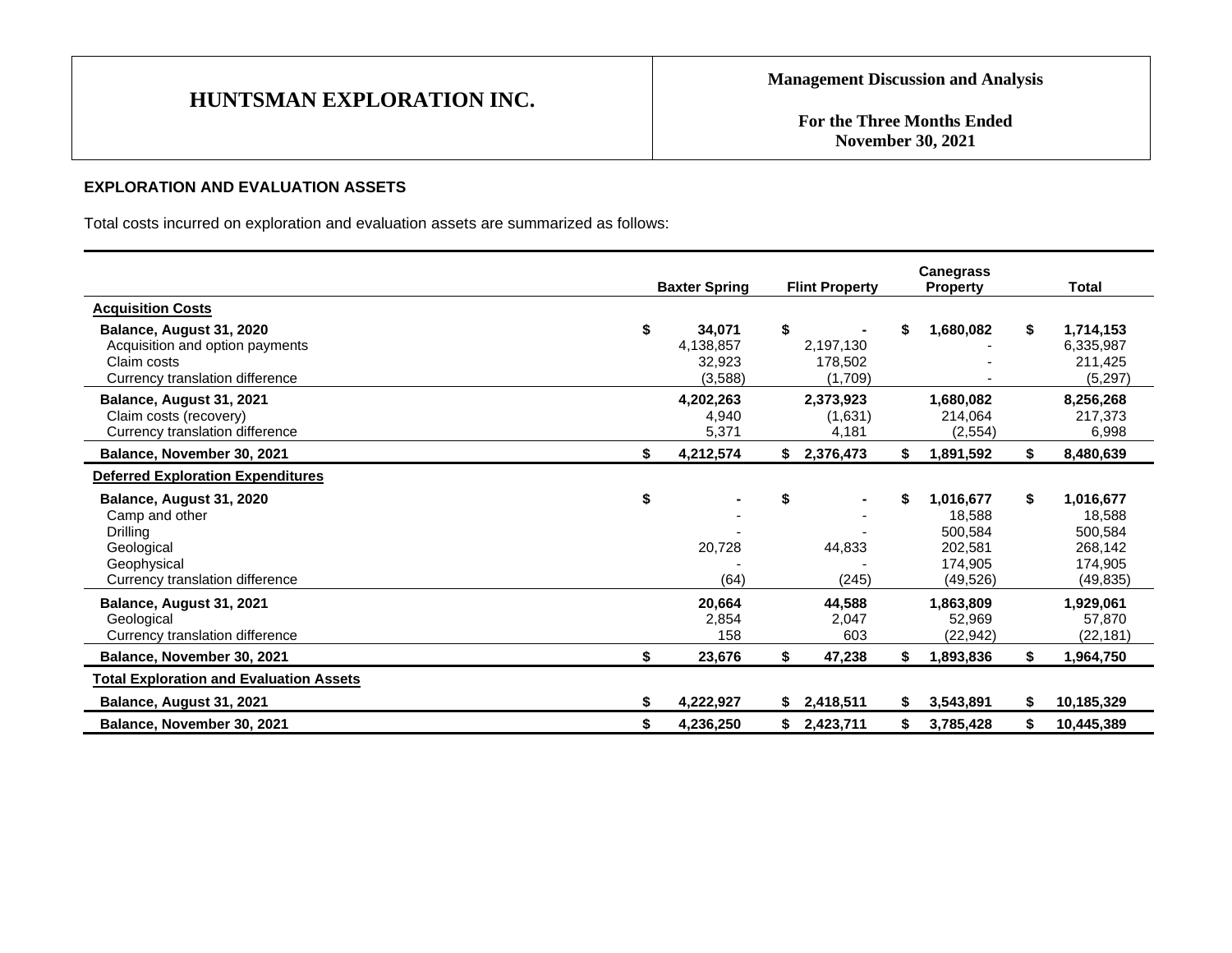**For the Three Months Ended November 30, 2021**

## **Baxter Spring Property**

On August 26, 2020, and as amended September 22, 2021, the Company entered into an option agreement to acquire a 100% interest in the Baxter Spring Property, located in Nevada, from Liberty Gold Corp. ("Liberty") and Liberty's wholly owned subsidiary, Pilot Gold (USA) Inc.

In consideration, the Company must make payments as follows:

- Cash payment of US\$250,000 (paid);
- An additional cash payment of US\$250,000 on or before May 31, 2022; and
- Issuance of common shares of the Company equal to 19.5% of the outstanding shares (issued 14,986,890 shares valued at \$3,821,657).

The property is subject to a 2% net smelter return royalty ("NSR") and Liberty retains a back-in right to acquire a 35% interest in the property within three years upon payment of the sum of US\$1,000,000 to the Company.

### **Flint Property**

On December 3, 2020, the Company entered into an agreement to acquire a 100% interest in claims as part of the Flint Property. In consideration, the Company paid US\$100,000 in cash and issued 8,450,000 common shares of the Company valued at \$2,070,250.

The Company satisfied the option agreement by staking 174 claims within the area of interest of the agreement at a cost of \$127,900. The vendors retain a 2% NSR on the Flint Property, including claims staked by the Company.

### **Canegrass Property**

On March 15, 2018, the Company entered into an option agreement with Trafalgar Resources Pty. Ltd. ("Trafalgar") to acquire a 100% interest in the Canegrass Property, located in the Mount Magnet region of Western Australia.

In consideration, the Company must make payments as follows:

- Cash payment of \$25,000 (paid) and issuance of 1,500,000 common shares of the Company (issued and valued at \$870,000) upon approval by the TSX-V (approval received on March 21, 2018);
- Issuance of an additional 937,500 common shares of the Company on or before March 21, 2019 (issued and valued at \$553,125); and
- Issuance of an additional 937,500 common shares of the Company on or before March 21, 2020 (issued and valued at \$131,250).

The Company must also incur exploration expenditures as follows:

- \$500,000 on or before March 21, 2019 (incurred);
- An additional \$500,000 on or before March 21, 2020 (incurred); and
- An additional \$500,000 on or before March 21, 2021 (incurred).

A finder's fee of 130,529 common shares (issued and valued at \$75,707) was paid in relation to the agreement. Subject to further TSX-V approval, a discovery bonus of 750,000 common shares of the Company will be issued in the event of discovery of a copper/cobalt equivalent resource of 250,000 ounces or greater on the Canegrass Property. During the year ended August 31, 2021, the Company fulfilled its purchase obligations on the property to earn a 100% interest in the Canegrass property.

The Company also paid a \$25,000 letter of intent fee to Trafalgar during the year ended August 31, 2018.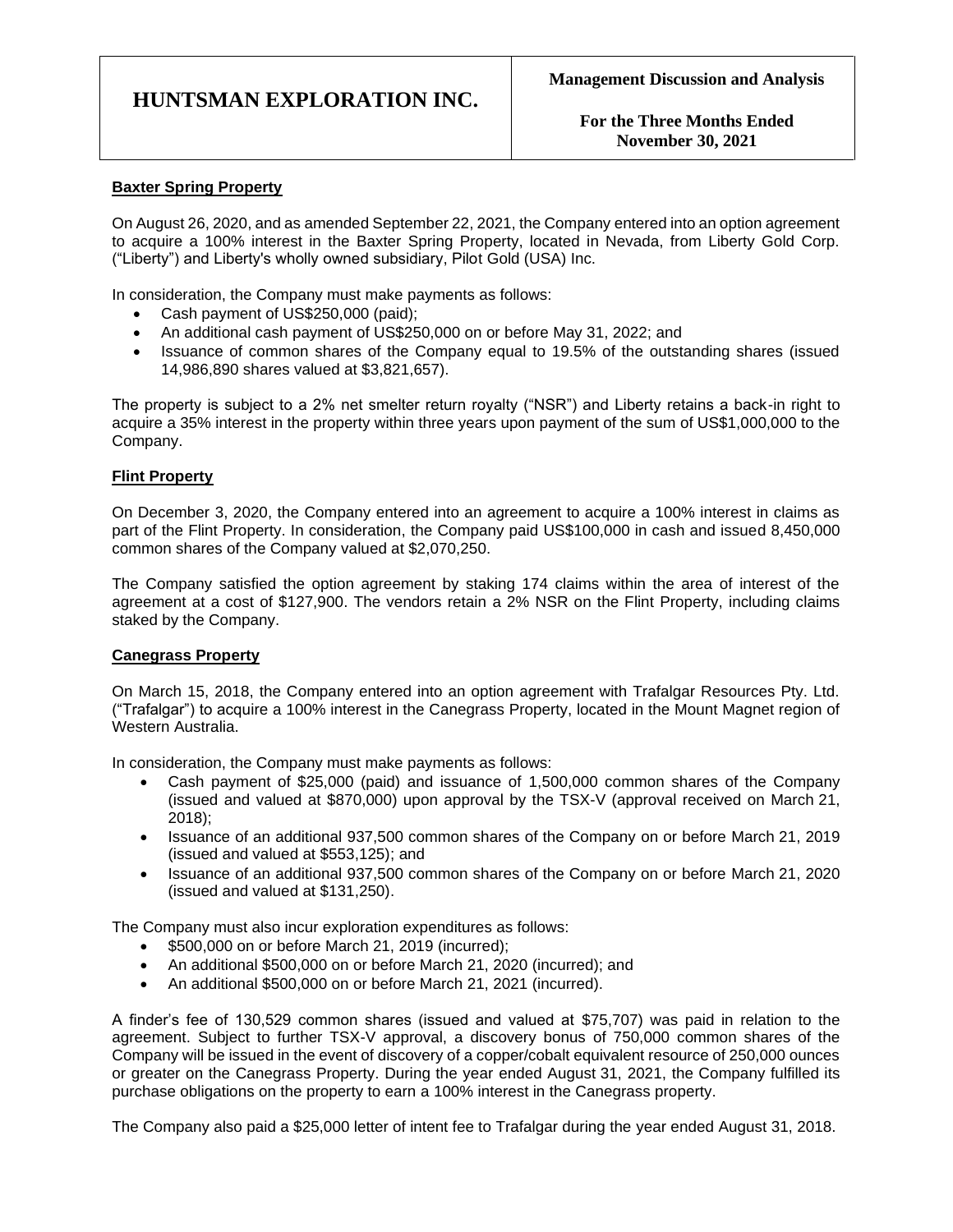## **For the Three Months Ended November 30, 2021**

On April 13, 2021, the Company announced it had exercised the option on the Canegrass Property. The Company now owns an undivided 100% interest. The Company further summarized the highlights of its Phase I drilling program as follows:

- From prior electromagnetic ("EM") surveys, a total of 9 targets warranted drill testing and were the focus of the Phase I drilling campaign.
- Phase I included 16 holes; 12 RC and 4 diamond were drilled (Table 1).
- Phase I 2021 Diamond Drillhole BBDD009 at Tulloch was designed to test the mineralized zone at depth and was collared 55 metres ("m") west of 2018 drillhole BBDD002, which intersected: **4.9 m of 1.33% Ni, 1.26% Cu and 0.1% Co.** Drillhole BBDD009 results confirm 41.1 m of favourable host rock with 2 distinct mineralized horizons.
	- $\circ$  The first intercept started at 278.9 m and included higher-grade intervals of:
		- **1 m @ 2.8% Ni, 0.1% Cu, 0.15% Co 0.11 g/t Pt and 0.21 g/t Pd**;
		- **0.7 m @ 2.3 % Cu, 0.5% Ni, 0.04% Co, 0.33 g/t Pt and 0.04 g/t Pd**; and
		- **2 m @ 1.8% Ni, 0.5% Cu, 0.11% Co, 0.22 g/t Pt and 0.17 g/t Pd**.
	- $\circ$  The second mineralized horizon occurs at 307.5 m downhole and intersected 2 higher grade intersections of:
		- **3.1 m @ 2.2% Ni, 0.2% Cu, 0.15% C, 0.15 g/t Pt and 0.21 g/t Pd**; and
		- **1.1 m @ 0.9%Ni, 5.7% Cu, .07% Co, 0.11 g/t Pt and 0.05 g/t Pd**.
- Phase I 2021 RC results from the Tulloch zone include:
	- **3 m @ 0.88% Ni, 0.4% Cu and 0.07% Co** from 91 m downhole in BBRC013;
	- **3 m @ 1.0% Ni, 0.58% Cu and 0.09% Co** from 139 m downhole in BBRC014; and
	- This extends the Tulloch zone 100 m east for a total distance of 200 m and open in all directions.
- Successful follow up of the 2018 drill program with multiple Ni-Cu-Co-Pt-Pd intercepts in step out holes at the Tulloch and Sunline targets.
	- o Notable 2018 intercepts:
		- (Tulloch BBDD002) **4.9 m @ 1.33% Ni, 1.26% Cu and 0.1% Co.**;
		- (Winx BBRC001) **14 m @ 1.17% Ni, 0.88% Cu and 0.05 Co from 65 m, including 1 m of 2.7% Ni, 0.23% Cu and 0.12% Co.**; and
			- (Sunline BBDD001) **0.57 m @ 3.07% Ni, 0.62% Cu and 0.24% Co from 144.1m**.
- Prior to completion of the current moving loop EM and downhole EM surveys, a total of 9 targets have been identified on the Canegrass Project. Phase I 2021 drilling focused on 4 of these targets, which reside in the northern part of the property.
- The Tulloch Ni-Cu zone is open in all directions and now has a total of 5 drillholes along a single east-west fence of drilling. Each hole has encountered various grades of mineralization along 200 m of drilling and down to 300 m in depth. Huntsman will begin to plan step outs to the north and south to further define a strike length of the mineralized horizons within the Wyemandoo Shear zone. It is Huntsman's belief that intercepts discovered to date should be pursued along the northsouth strike of the shear zone and at depth to determine if the targets are linked, or a source of the current mineralized zones is part of a much larger system. Several known Australian nickel sulphide producing deposits have been discovered by following mineralization that ultimately led to a feeder system that formed the bulk of those deposits. Huntsman will continue ongoing evaluation of the potential of the Tulloch zone, as well as additional targets on the property.
- All holes were reported as downhole lengths and were planned to intersect target EM plates as perpendicular as possible and are interpreted to be near true width.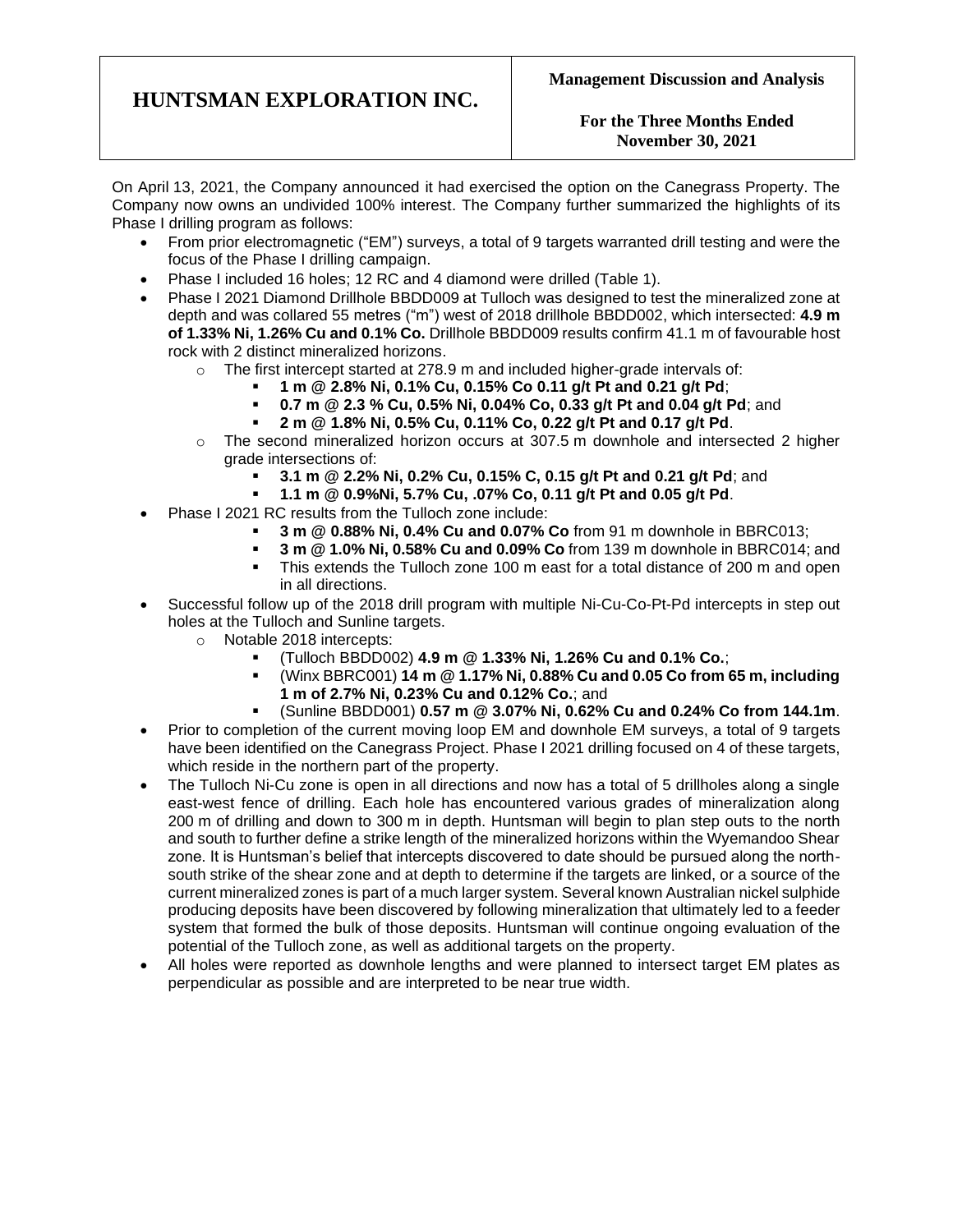**For the Three Months Ended November 30, 2021**

| <b>Hole ID</b> | <b>Easting</b> | <b>Northing</b> | <b>Elevation</b> | <b>Azimuth</b> | <b>Dip</b> | EOH(m) |
|----------------|----------------|-----------------|------------------|----------------|------------|--------|
| BBDD006        | 647375         | 6843314         | 470              | 90             | $-65$      | 381    |
| BBDD007        | 649105         | 6847779         | 485              | 88             | $-60$      | 376    |
| BBDD008        | 649037         | 6847762         | 488              | 89             | -60        | 480    |
| BBDD009        | 648403         | 6846354         | 469              | 88             | $-65$      | 363    |
| BBRC006        | 649203         | 6847869         | 483              | 88             | $-60$      | 216    |
| BBRC007        | 649196         | 6847811         | 486              | 85             | -59        | 216    |
| BBRC008        | 649443         | 6847665         | 486              | 96             | -60        | 138    |
| BBRC009        | 649602         | 6848606         | 465              | 88             | -60        | 96     |
| BBRC010        | 649041         | 6848844         | 465              | 87             | $-60$      | 174    |
| BBRC011        | 648558         | 6846819         | 465              | 93             | $-59$      | 90     |
| BBRC012        | 649400         | 6847628         | 492              | 89             | -60        | 180    |
| BBRC013        | 648543         | 6846368         | 464              | 89             | -61        | 120    |
| BBRC014        | 648500         | 6846368         | 465              | 91             | -61        | 156    |
| BBRC015        | 647572         | 6843698         | 464              | 92             | $-60$      | 96     |
| BBRC016        | 647501         | 6843138         | 471              | 90             | -60        | 250    |
| BBRC017        | 648314         | 6843000         | 480              | 273            | -60        | 150    |

**Table 1.** Phase I Drilling at Canegrass Project.

On December 13, 2021, the Company announced plans for a drill program commencing in February 2022 of approximately 5,000 m.

## **SELECTED ANNUAL INFORMATION**

|                                         | August 31,<br>2021 | August 31,<br>2020 | August 31,<br>2019 |
|-----------------------------------------|--------------------|--------------------|--------------------|
| Revenue                                 | -                  |                    |                    |
| Net loss                                | (2,655,707)        | (1,193,997)        | (3, 149, 962)      |
| Basic and diluted loss per common share | (0.03)             | (0.04)             | (0.13)             |
| Total assets                            | 11,153,872         | 2,814,731          | 2,605,316          |
| Long-term debt                          |                    |                    |                    |
| <b>Dividends</b>                        | ۰                  |                    |                    |

## **SUMMARY OF QUARTERLY RESULTS (\$000s, except loss per share)**

| For the Quarter Periods Ending on | November 30,<br>2021 | August 31,<br>2021 | May 31,<br>2021 | February 28,<br>2021 |
|-----------------------------------|----------------------|--------------------|-----------------|----------------------|
| Revenue                           | ۰                    | ٠                  | -               |                      |
| Net loss                          | (355)                | (356)              | (477)           | (1, 239)             |
| Basic and diluted loss per common |                      |                    |                 |                      |
| share                             | (0.00)               | (0.00)             | (0.01)          | (0.01)               |
| Total assets                      | 12,946               | 11,154             | 11,535          | 12,600               |
| Non-current financial liabilities | ۰                    |                    |                 |                      |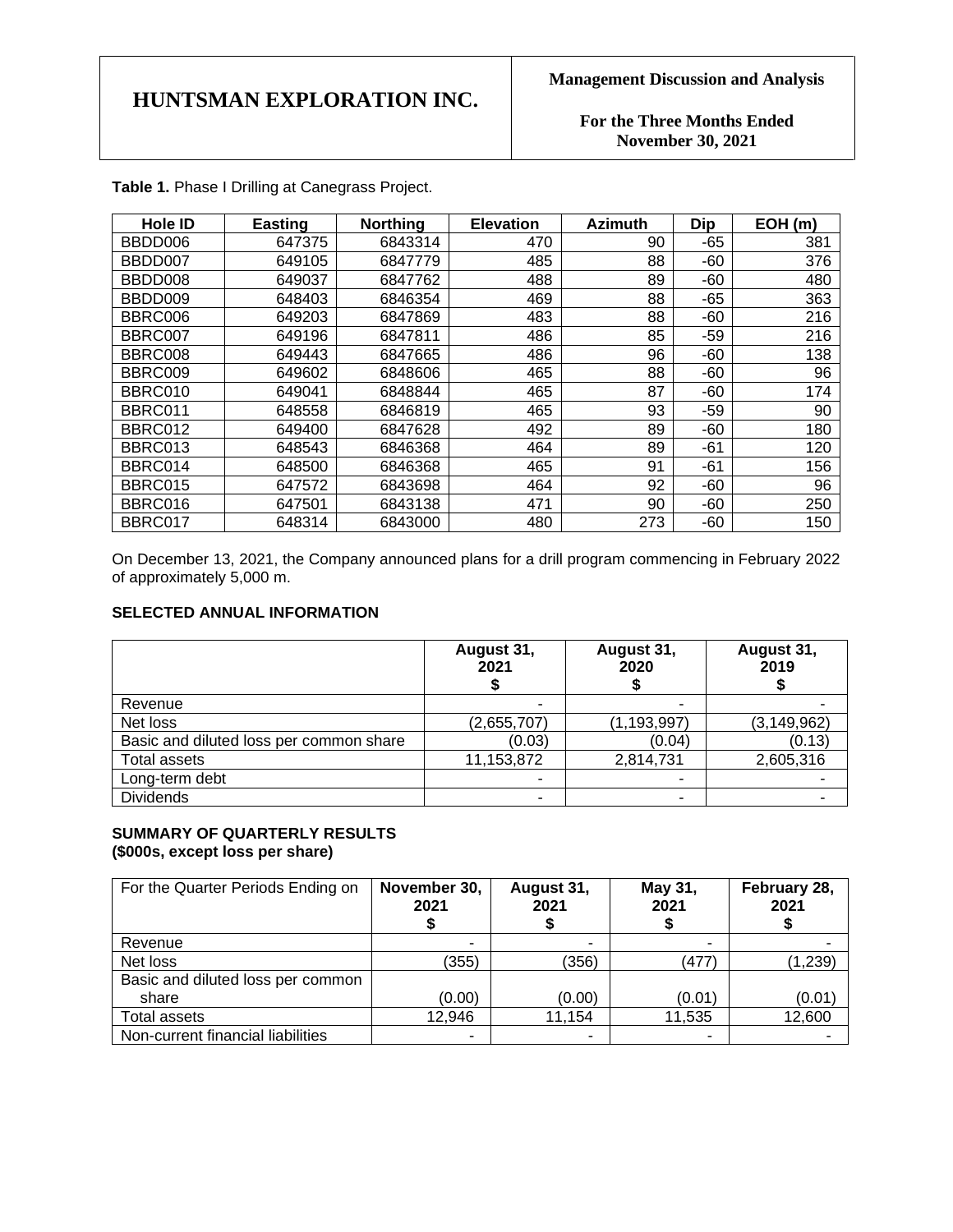**For the Three Months Ended November 30, 2021**

| For the Quarter Periods Ending on | November 30,<br>2020 | August 31,<br>2020 | May 31,<br>2020 | February 29,<br>2020 |
|-----------------------------------|----------------------|--------------------|-----------------|----------------------|
| Revenue                           | ۰                    |                    |                 |                      |
| Net loss                          | (584)                | (391               | (609)           | (86)                 |
| Basic and diluted loss per common |                      |                    |                 |                      |
| share                             | (0.01)               | (0.02)             | (0.02)          | (0.00)               |
| Total assets                      | 10,727               | 2,815              | 2,732           | 2,640                |
| Non-current financial liabilities | ٠                    | ٠                  |                 |                      |

## **OPERATIONS**

## **Three Months Ended November 30, 2021**

During the three months ended November 30, 2021, the Company reported a net loss of \$355,460 (2020 - \$583,516). Variations in expenses from the three months ended November 30, 2021 to the three months ended November 30, 2020 were as follows:

- Consulting fees of \$122,000 (2020 \$277,819) decreased due to a reduction in the use of consultants compared to the prior period;
- General exploration of \$17,250 (2020 \$12,355) increased due to the increase in general exploration consultants compared to the prior period;
- Management fees of \$49,579 (2020 \$77,500) decreased due to a change in management from the prior period;
- Office and general expenses of \$18,039 (2020 \$20,672) were comparable to the prior period;
- Professional fees of \$62,843 (2020 \$68,358) were comparable to the prior period;
- Rent of \$21,916 (2020 \$11,000) increased due to higher shared rent commencing in November 2020 and additional space being rented;
- Shareholder communications and investor relations expenses of \$61,918 (2020 \$87,868) were the result of decreased promotional activity for the Company in the current period;
- Transfer agent and filing fees of \$3,109 (2020 \$28,700) were higher in the prior period due to property acquisition filings;
- Travel of \$nil (2020 \$129) was comparable to the prior period; and
- Interest income of \$391 (2020 \$885) decreased due to a lower amount of cash being held in term deposits during the current period.

## **LIQUIDITY AND CAPITAL RESOURCES**

The Company's cash at November 30, 2021 was \$2,340,762, compared to \$736,649 at August 31, 2021. The working capital was \$2,270,353 (August 31, 2021 - \$873,866).

The Company has taken the following measures to address working capital concerns during the 2022 fiscal period and as of the date of this MD&A:

• On November 26, 2021, the Company closed a private placement and issued 31,027,529 common shares at a price of \$0.07 per share for gross proceeds of \$2,171,927.

The Company will need to raise additional financing in order to meet general working capital requirements for the 2022 fiscal year, and to make option payments and continue exploration on its mineral properties.

## **SUBSEQUENT EVENT**

On December 3, 2021, the Company granted 6,800,000 stock options to officers, directors and consultants, with an exercise price of \$0.07 per share and a term to expiry of three years.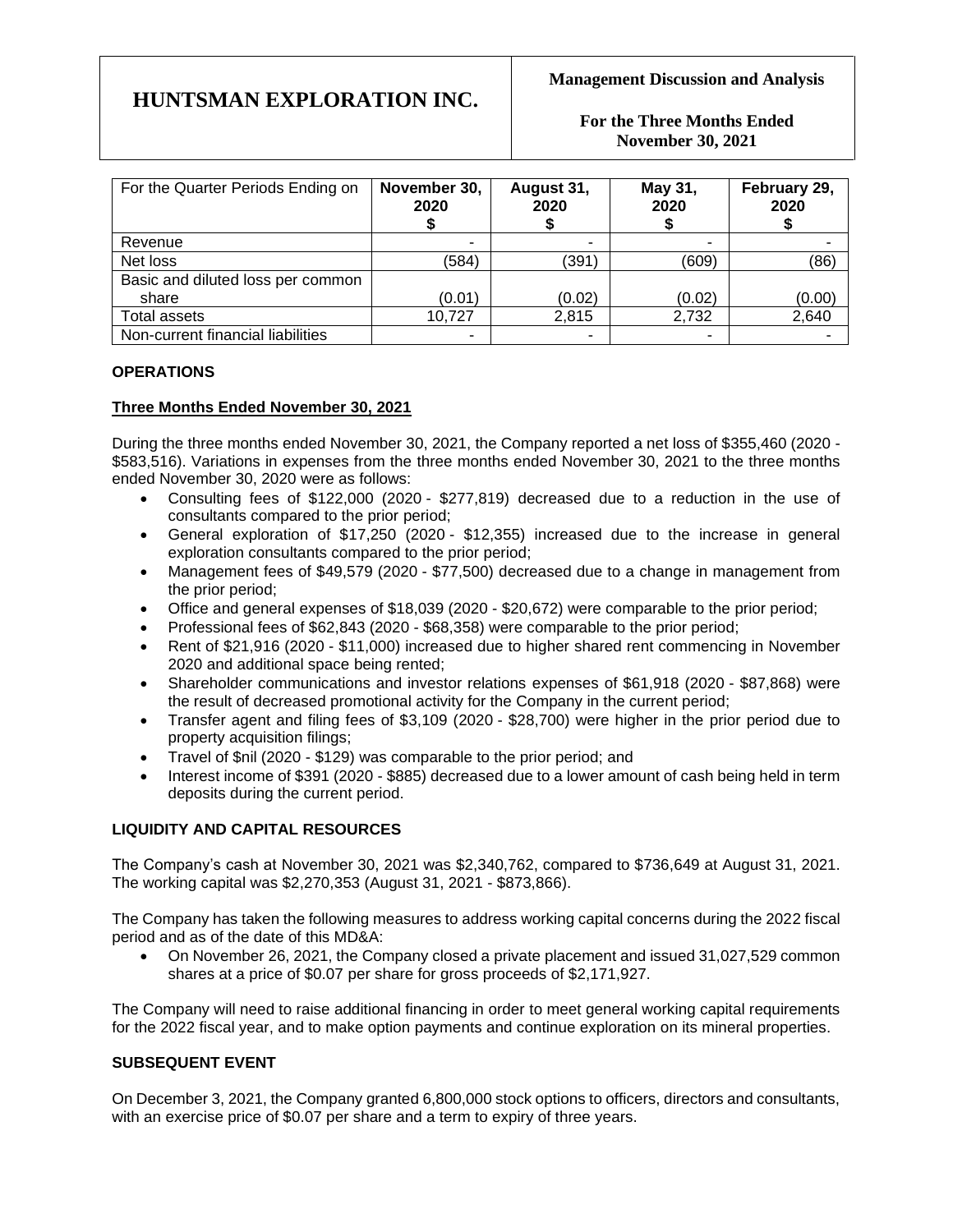## **OFF-BALANCE SHEET ARRANGEMENTS**

The Company has not entered into any off-balance sheet arrangements.

## **TRANSACTIONS WITH RELATED PARTIES**

These amounts of key management compensation are included in the amounts shown on the condensed consolidated interim statements of comprehensive loss for the three months ended November 30, 2021 and 2020:

|                     | November 30,<br>2021 |        | November 30,<br>2020 |        |
|---------------------|----------------------|--------|----------------------|--------|
| Consulting fees     |                      | 8.299  | \$                   |        |
| General exploration |                      | 9,000  | \$                   |        |
| Management fees     |                      | 49.579 | \$                   | 77.500 |

Key management includes directors and officers of the Company, including the Chief Executive Officer, President and Chief Financial Officer.

During the three months ended November 30, 2021, the Company also paid or accrued:

- \$15,000 (2020 \$11,000) in rent to a company with common officers; and
- \$nil (2020 \$7,198) in exploration and evaluation asset expenditures to a private company for a director's services.

As at November 30, 2021, included in prepaid expenses is \$12,585 (August 31, 2021 - \$12,585) paid to a private company for a director's services and \$nil (August 31, 2021 - \$5,250) paid to a company with common officers for rent.

## **COMMITMENTS**

The Company is obligated to make certain payments and issue shares in connection with the acquisition of its exploration and evaluation assets.

### **SIGNIFICANT ACCOUNTING POLICIES**

The Company did not adopt any significant accounting policies during the three months ended November 30, 2021.

### **NEW ACCOUNTING STANDARDS ISSUED BUT NOT YET EFFECTIVE**

Certain new standards, interpretations and amendments to existing standards have been issued by the IASB or the International Financial Reporting Interpretations Committee that are mandatory for accounting periods in the future. Some updates that are not applicable or are not consequential to the Company may have been excluded from the list below.

### **IAS 1** *Presentation of Financial Statements*

IAS 1 has been amended to clarify classification of liabilities as current or non-current. The amendments are effective for years beginning on or after January 1, 2023. The amendment is expected to have no impact for the Company.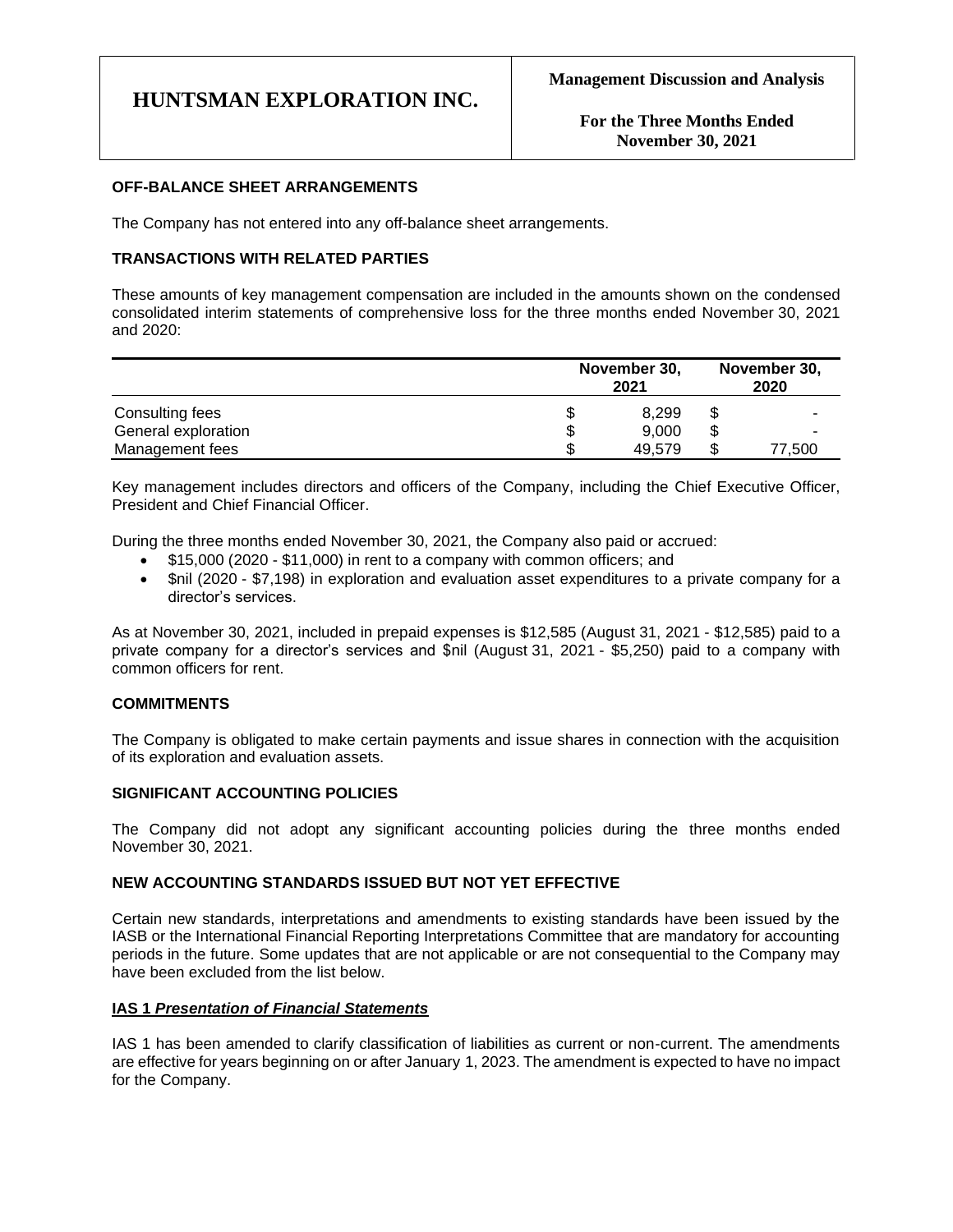**For the Three Months Ended November 30, 2021**

## **CRITICAL ACCOUNTING POLICIES**

### **Critical judgments in applying accounting policies**

Information about critical judgments in applying accounting policies that have the most significant risk of causing material adjustment to the carrying amounts of assets and liabilities recognized in the condensed consolidated interim financial statements within the next financial year are discussed below.

#### Impairment of exploration and evaluation assets

The application of the Company's accounting policy for exploration and evaluation expenditures and impairment of the capitalized expenditures requires judgment in determining whether it is likely that future economic benefits will flow to the Company, which may be based on assumptions about future events or circumstances. Estimates and assumptions made may change if new information becomes available. If, after an expenditure is capitalized, information becomes available suggesting that the recovery of expenditure is unlikely, the amount capitalized is written off in profit or loss in the year the new information becomes available.

#### Title to mineral property interests

Although the Company has taken steps to verify title to mineral properties in which it has an interest, these procedures do not guarantee the Company's title. Such properties may be subject to prior agreements or transfers and title may be affected by undetected defects.

#### Income taxes

Significant judgment is required in determining the provision for income taxes. There are many transactions and calculations undertaken during the ordinary course of business for which the ultimate tax determination is uncertain. The Company recognizes liabilities and contingencies for anticipated tax audit issues based on the Company's current understanding of the tax law. For matters where it is probable that an adjustment will be made, the Company records its best estimate of the tax liability, including the related interest and penalties in the current tax provision. Management believes they have adequately provided for the probable outcome of these matters; however, the final outcome may result in a materially different outcome than the amount included in the tax liabilities.

In addition, the Company recognizes deferred tax assets relating to tax losses carried forward to the extent that it is probable that taxable profit will be available against which a deductible temporary difference can be utilized. This is deemed to be the case when there are sufficient taxable temporary differences relating to the same taxation authority and the same taxable entity that are expected to reverse in the same year as the expected reversal of the deductible temporary difference, or in years into which a tax loss arising from the deferred tax asset can be carried back or forward. However, utilization of the tax losses also depends on the ability of the taxable entity to satisfy certain tests at the time the losses are recouped.

#### Going concern risk assessment

The Company's ability to continue its operations and to realize assets at their carrying values is dependent upon its ability to fund its existing acquisition and exploration commitments on its exploration and evaluation assets when they come due, which would cease to exist if the Company decides to terminate its commitments, and to cover its operating costs. The Company may be able to generate working capital to fund its operations by the sale of its exploration and evaluation assets or raising additional capital through equity markets. However, there is no assurance it will be able to raise funds in the future. The condensed consolidated interim financial statements do not give effect to any adjustments required to realize its assets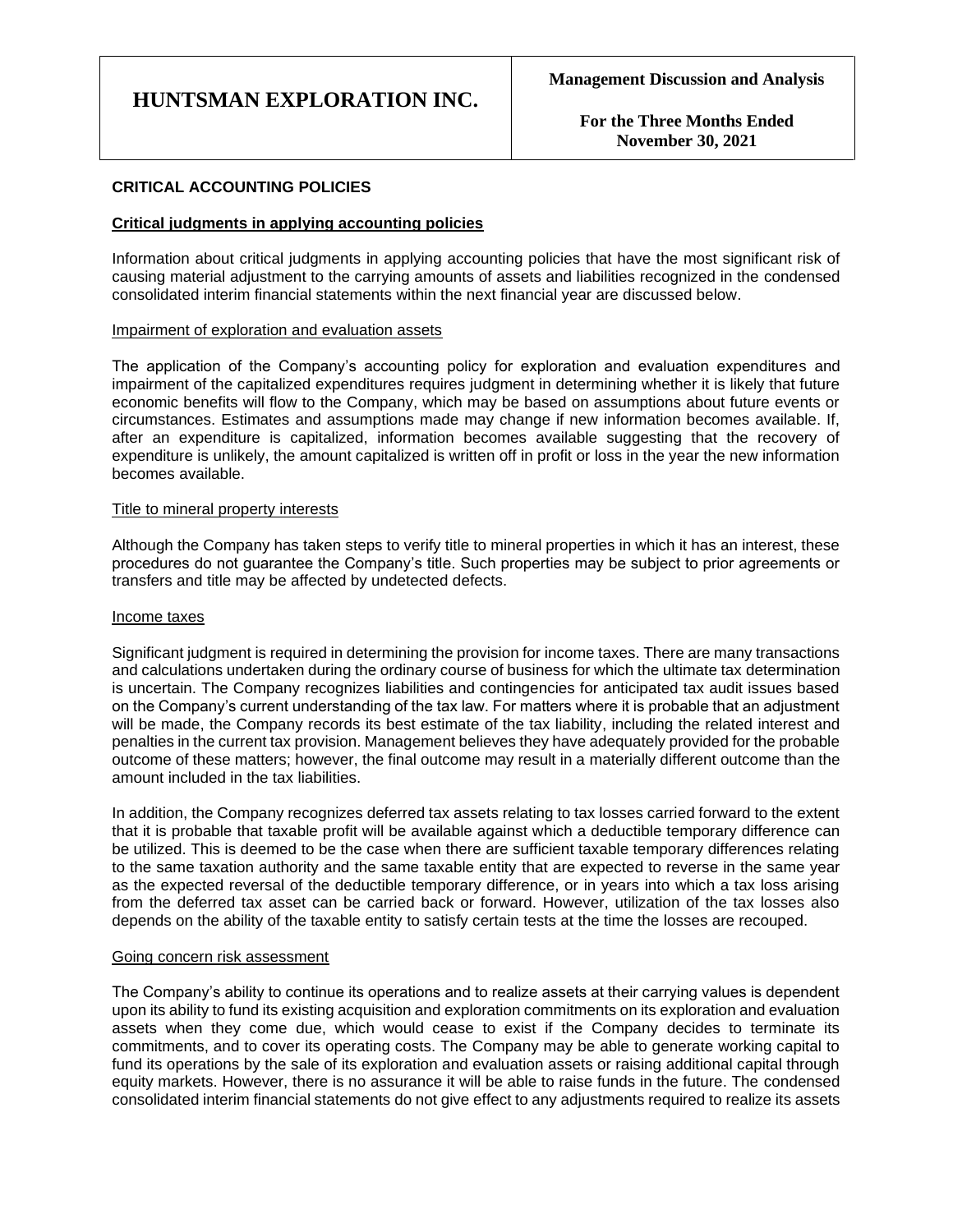**For the Three Months Ended November 30, 2021**

and discharge its liabilities in other than the normal course of business and at amounts different from those reflected in the condensed consolidated interim financial statements.

### **Key sources of estimation uncertainty**

The following are key assumptions concerning the future and other key sources of estimation uncertainty that have a significant risk of resulting in material adjustments to the condensed consolidated interim financial statements.

### Decommissioning liabilities

Rehabilitation provisions have been created based on the Company's internal estimates. Assumptions, based on the current economic environment, have been made, which management believes are a reasonable basis upon which to estimate the future liability. These estimates take into account any material changes to the assumptions that occur when reviewed regularly by management. Estimates are reviewed annually and are based on current regulatory requirements. Significant changes in estimates of contamination, restoration standards and techniques will result in changes to provisions from year to year. Actual rehabilitation costs will ultimately depend on future market prices for the rehabilitation costs that will reflect the market condition at the time the rehabilitation costs are actually incurred.

The final cost of the currently recognized rehabilitation provisions may be higher or lower than currently provided for. As at November 30, 2021, the Company has no known rehabilitation requirements, and accordingly, no provision has been made.

#### Fair value of stock options granted

The Company uses the Black-Scholes option pricing model to value the stock options granted during the year. The Black-Scholes model was developed for use in estimating the fair value of traded options that have no vesting restrictions and are fully transferable. The model requires management to make estimates that are subjective and may not be representative of actual results. Changes in assumptions can materially affect estimates of fair values.

### **FINANCIAL INSTRUMENTS AND OTHER INSTRUMENTS**

The Company's financial instruments include cash and cash equivalents, amounts receivable, and accounts payable. Cash and cash equivalents is classified as fair value through profit or loss. Amounts receivable is classified as measured at amortized cost. Accounts payable is classified as measured at amortized cost. The carrying values of these instruments approximate their fair values due to the relatively short periods to maturity.

### **Financial risk management objectives and policies**

The risks associated with these financial instruments and the policies on how to mitigate these risks are set out below. Management manages and monitors these exposures to ensure appropriate measures are implemented in a timely and effective manner.

## Credit risk

Credit risk is the risk of an unexpected loss if a customer or third party to a financial instrument fails to meet its contractual obligations. The financial instrument that potentially subjects the Company to concentrations of credit risk consists principally of cash and cash equivalents. To minimize the credit risk on cash and cash equivalents, the Company places the instrument with a major Canadian financial institution.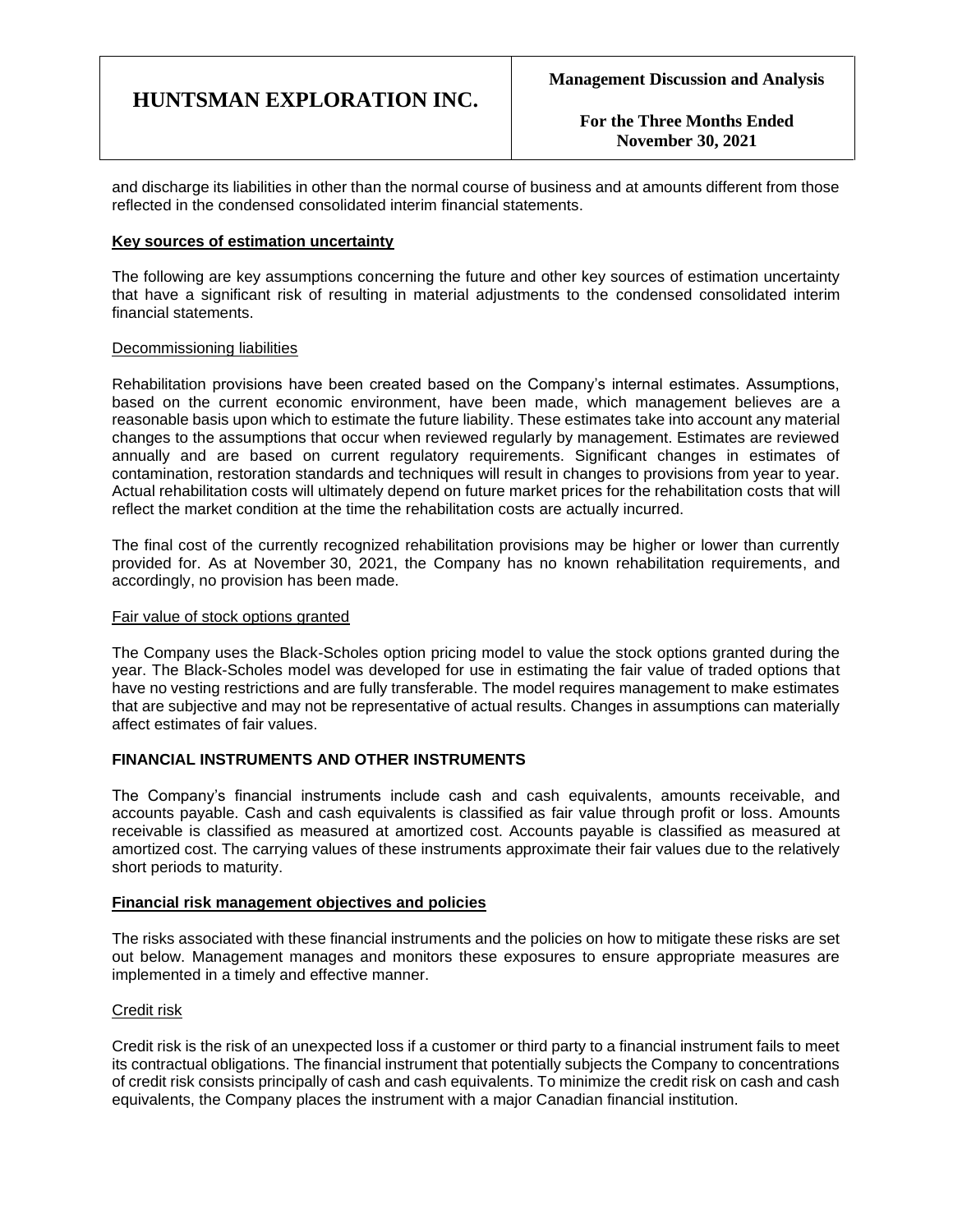**For the Three Months Ended November 30, 2021**

### Liquidity risk

The Company manages liquidity risk by maintaining a balance between continuity of funding and flexibility through the use of borrowings. Management closely monitors the liquidity position and expects to have adequate sources of funding to finance the Company's projects and operations. As at November 30, 2021, the Company had contractual obligations consisting of accounts payable and accrued liabilities of \$230,353 due within the next 12 months. All of the liabilities presented as accounts payable are due within 30 days of the reporting date.

## Market risk

Market risk is the risk that changes in market prices, such as foreign exchange rates and interest rates, will affect the Company's income or the value of its holdings of financial instruments. The objective of market risk management is to manage and control market risk exposures within acceptable parameters, while optimizing the return on capital.

- *i) Currency risk –* Currency risk is the risk that the fair value or future cash flows will fluctuate as a result of changes in foreign exchange rates. The Company has operations in Canada, the USA and Australia, and incurs operating and exploration expenditures in all currencies. The fluctuation of the Canadian dollar in relation to the United States and Australian dollars will have an impact upon the results of the Company. A fluctuation in the exchange rates between the Canadian and Australian dollars of 10% would result in a change to the Company's cash of \$155,600 and accounts payable and accrued liabilities of \$1,100. A fluctuation in the exchange rates between the Canadian and United States dollars of 10% would result in a change to the accounts payable and accrued liabilities of \$500. The Company does not use any techniques to mitigate currency risk.
- *ii) Interest rate risk –* The Company is exposed to interest rate risk on the variable rate of interest earned on bank deposits. The fair value interest rate risk on bank deposits is insignificant, as the deposits are short-term. The Company has not entered into any derivative instruments to manage interest rate fluctuations. The Company has no interest-bearing financial liabilities.
- *iii) Other price risk –* Other price risk is the risk that the fair value or future cash flows of a financial instrument will fluctuate due to changes in market prices, other than those arising from interest rate risk. The Company does not have significant exposure to this risk.

## **SHARE CAPITAL**

As at January 25, 2022, the Company had the following securities issued and outstanding:

|                      | January 25,<br>2022 | November 30,<br>2021 | August 31,<br>2021 |
|----------------------|---------------------|----------------------|--------------------|
| Common shares        | 118,247,604         | 118,247,604          | 87,220,075         |
| Warrants             | 31,178,450          | 31,468,858           | 31,468,858         |
| Stock options        | 10.854.000          | 5.004.000            | 6,004,000          |
| Fully diluted shares | 160,280,054         | 154,720,462          | 124,692,933        |

## **RISKS**

The Company, and the securities of the Company, should be considered a highly speculative investment. The following risk factors should be given special consideration when evaluating an investment in any of the Company's securities.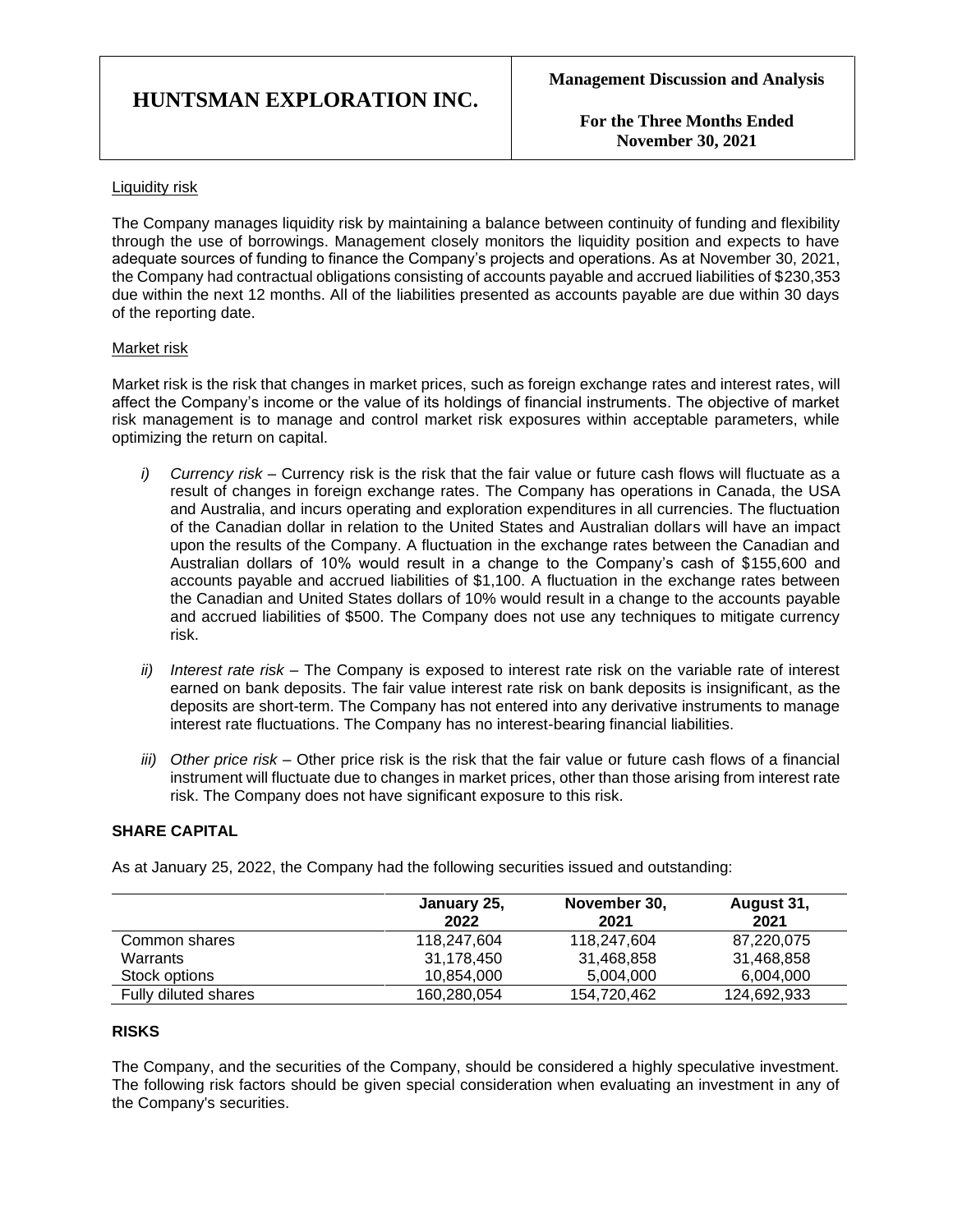**For the Three Months Ended November 30, 2021**

There are a number of outstanding securities and agreements pursuant to which common shares of the Company may be issued in the future. This will result in further dilution to the Company's shareholders.

The Company has a very limited history of operations, is in the early stage of development and has received no revenues other than insignificant interest revenues following its transition to a mineral exploration and development company. As such, the Company is subject to many risks common to such enterprises. There can be no assurance that the Company will be able to obtain adequate financing in the future or, if available, that the terms of such financing will be favourable. The Company does not anticipate paying any dividends in the near future.

Although the Company has taken steps to verify the title to mineral properties in which it has acquired an interest, no assurance whatsoever can be given that the Company's interests may not be challenged by third parties. If challenged, and if the challenge is sustained, it will have an adverse effect on the business of the Company. Title to mineral properties may be subject to unregistered prior agreements or transfers and may also be affected by undetected defects or the rights of indigenous peoples.

Environmental legislation is becoming increasingly stringent and costs and expenses of regulatory compliance are increasing. The impact of new and future environmental legislation on the Company's operations may cause additional expenses and restrictions. If the restrictions adversely affect the scope of exploration and development on the mineral properties, the potential for production on the properties may be diminished or negated.

The exploration of mineral properties involves significant risks, which even experience, knowledge and careful evaluation may not be able to avoid. The price of metals has fluctuated widely, particularly in recent years, as it is affected by numerous factors that are beyond the Company's control, including international economic and political trends, expectations of inflation or deflation, currency exchange fluctuations, interest rate fluctuations, global or regional consumptive patterns, speculative activities and increased production due to new extraction methods. The effect of these factors on the price of metals, and therefore, the economic viability of the Company's interests in the mineral properties cannot be accurately predicted. Furthermore, changing conditions in the financial markets and Canadian income tax legislation may have a direct impact on the Company's ability to raise funds for exploration expenditures. A drop in the availability of equity financings will likely impede spending. As a result of all these significant risks, it is quite possible that the Company may lose its investments in the Company's mineral property interests.

In early March 2020, there was a global outbreak of coronavirus (COVID-19) that has resulted in changes in global supply and demand of certain mineral and energy products. These changes, including a potential economic downturn and any potential resulting direct and indirect negative impact to the Company, cannot be determined, but they could have a prospective material impact to the Company's project exploration activities, cash flows and liquidity.

The Company's corporate offices were closed in March 2020 as a precaution. Safety protocols have been implemented, and the corporate offices have only re-opened in a limited capacity as of the date of this MD&A. The Company intends to commence exploration in 2021, subject to any guidance from Australian state and federal governments. The Company continues to monitor the situation. To date, the Company has not applied for any assistance related to COVID-19 from the Canadian provincial or federal governments.

## **BOARD OF DIRECTORS**

Certain directors of the Company are also directors, officers and/or shareholders of other companies that are similarly engaged in the business of acquiring, developing and exploring natural resource properties. Such associations may give rise to conflicts of interest from time to time. The directors of the Company are required to act in good faith with a view to the best interests of the Company and to disclose any interest